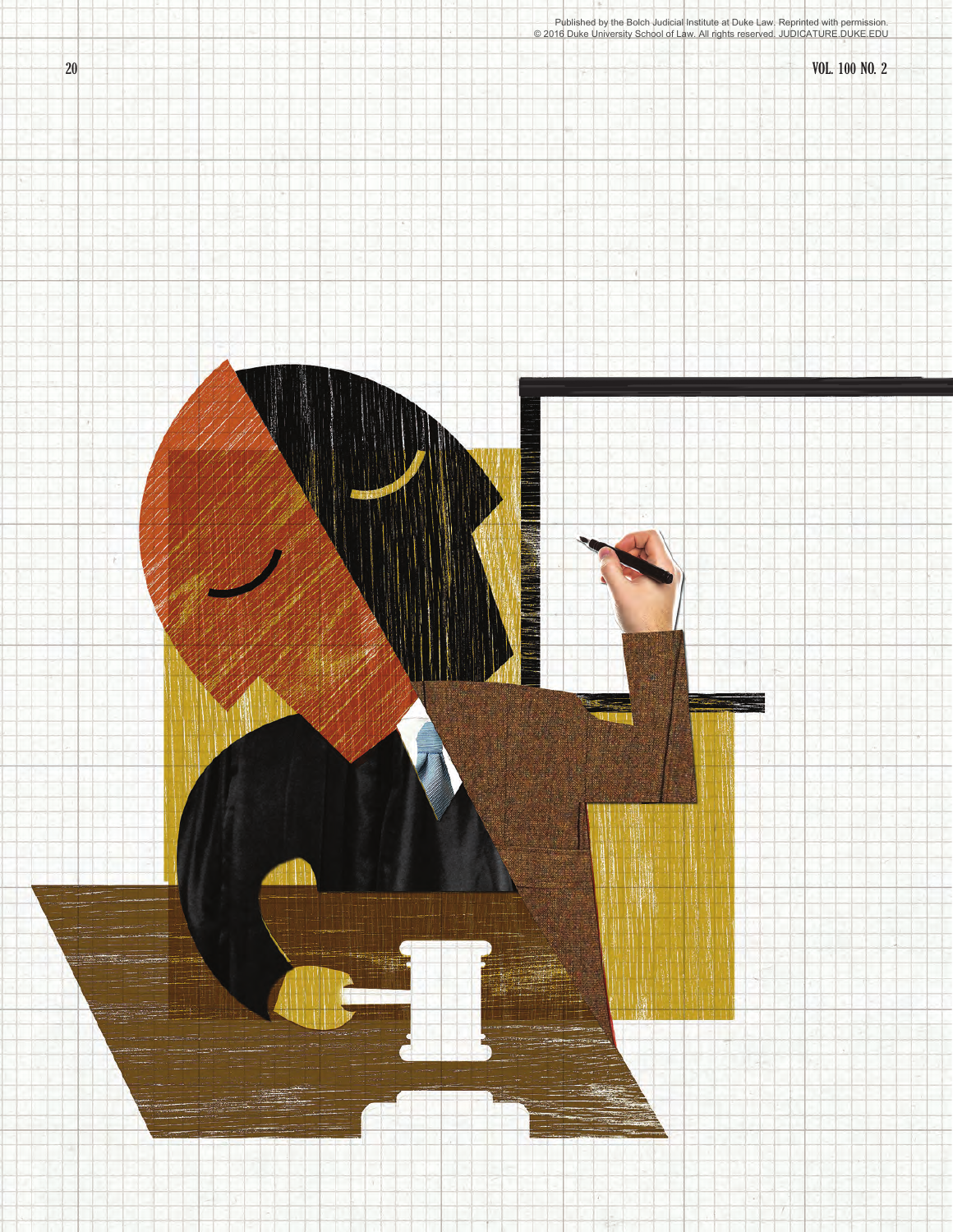# Why Are State ges Amonc

# PUBLIC SERVICE AND SELF-PRESENTATION

By Elisha Carol Savchak and Amanda Ross Edwards

A CONSIDERABLE NUMBER OF JUDGES ARE STEPPING AWAY from the bench and their chambers in order to interact with the public through judicial outreach activities. Why? We execute a nationwide survey of state appellate court judges to learn more about this increasingly time-consuming part of today's judicial work. We find overwhelming support for judicial outreach across the states, and we discover that judicial outreach efforts are very diverse.

t is not uncommon today to cross paths If is not uncommon today to cross paths<br>with a judge at a public event. Delivering speeches to citizen groups, teaching middle school students about civics, and judging mock trial and moot court competitions have become a regular part of state and federal judges' routines. Indeed, today's judges mingle with others in myriad settings and thus broaden their influence beyond the bench. Such judicial outreach pushes judges beyond their foundational role as dispute settler and allows them to engage in other meaningful ways with fellow citizens.

Although the bulk of judicial research examines traditional judicial work, such as decisionmaking, our research delves into an increasingly important and time-consuming aspect of the judicial function by systematically evaluating attitudes about judicial outreach among state appellate court judges and the extent to which they engage in these activities. Events that bring together public officials and citizens have traditionally been the purview of legislators, governors, and presidents. As judges

incorporate outreach activities into their regular business,<sup>1</sup> we explore their motivations for doing so and propose that judicial outreach is a product of public service and self-interest. Public service involves judges' goals to educate the public, while self-interest includes the desire to both enhance institutional legitimacy and secure reelection prospects for those who must face elections. A better understanding of judicial outreach practices may also provide insight into how such activities impact conventional aspects of judicial work.

Scholars have noted education as a decisional byproduct of judicial work, whereby judges, as "republican schoolmasters," are able to inform citizens about the proper interpretation of law and lend credibility to certain legal arguments and outcomes through their decisions.<sup>2</sup> As noted by Charles Franklin and Liane Kosaki, "The concern at the founding was not only that the Court should respond to public opinion but that it should also play an important role in educating that opinion."3 Ralph Lerner suggests, "although the mode in

which the judges have responded [to public] opinion] may have changed over time, the problem to which they have responded persists … the proper connection between judicial power and public opinion remains live and urgent, if mocking of final formulations."4 At its core, judicial outreach is a public service whereby judges educate the public about the courts and foster understanding of their role and function.

At the same time, judicial outreach can engender opportunities for judges to pursue goals that may be important to them or the court they serve. While most scholars study judges' policymaking goals, Lawrence Baum's (2006) work on judicial behavior reveals that judges are motivated by desires for popularity and respect among a wide variety of "audiences."5 According to Baum, judges may devote their time and attention to these audiences for many reasons, including educating citizens about the judiciary's role in American government, intriguing would-be buyers of memoirs and legal treatises, and, at the state level especially, fundraising and

4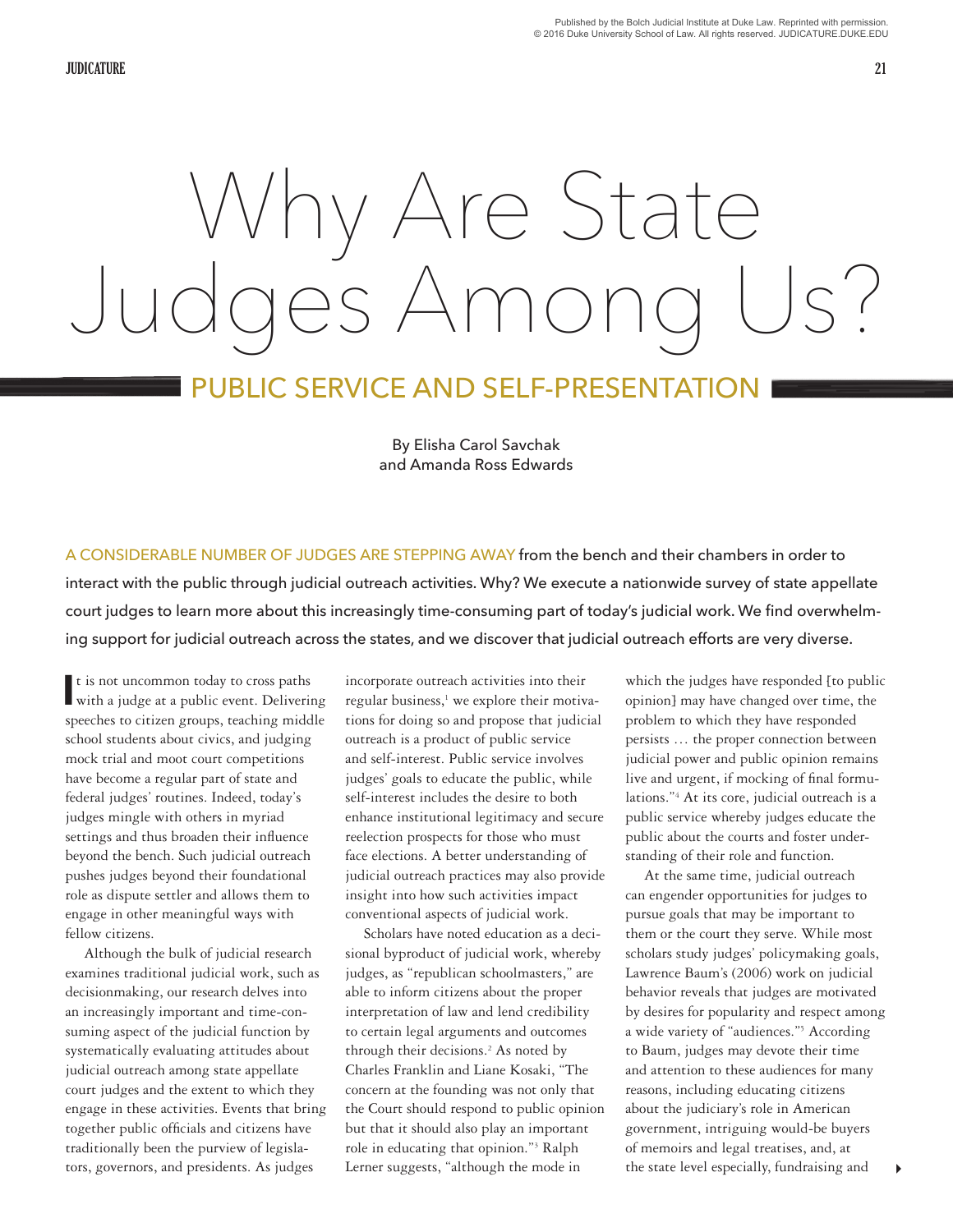garnering reelection votes. Baum's work demands that scholars also be mindful of judges' desires for self-presentation for a fuller understanding of judicial behavior.

We suggest that judicial outreach provides judges with an outlet for pursuing self-presentation goals. Improving the judiciary's image and raising a judge's visibility among the public for reelection purposes

may be intertwined with otherwise benevolent outreach efforts. Because the judiciary depends financially and politically on the other branches of government, judges may feel they must continually prove the value of their work and fortify their institution's legitimacy. Judicial outreach serves as a means of enhancing public respect and acceptance for their judicial decisions. Judges can also use their outreach work to promote their own names in the hopes of securing reelection. Scholars therefore should not overlook potentially overlapping individual and institutional incentives in assessing judicial-outreach behavior.

Our nationwide survey of state appellate judges, including state supreme court justices, provides information on the extent to which judges are engaging in judicial outreach today, the different types of activities they are engaging in as a part of their outreach efforts, and whether and how they use these activities as tools for achieving various goals. The results suggest judicial outreach has become an important tool by which state judges enhance their legitimacy and raise their

own profiles while navigating a balance between independence from and accountability to the public.

#### **ENGAGED, YET INDEPENDENT**

Judges certainly confront competing interests in the course of their work. Concerns about judicial independence demand a separation between the judicial branch and others, lest the work of the judiciary be tainted by outside influences.<sup>6</sup> As stressed by Madison in *The Federalist 51*, if the judiciary is to operate as an effective check on the legislative and executive branches, it must be independent from the power wielded by the other two branches of government. Creating distance between the people and judges helps to alleviate public

#### TABLE 1: RESPONSES BY STATE AND NUMBER OF JUDGESHIPS (SURVEYS RETURNED/NO. OF JUDGES)

|                 | <b>State</b><br>Supreme<br>Court | Intermediate<br>Appellate<br>Court |                      | <b>State</b><br>Supreme<br>Court | Intermediate<br>Appellate<br>Court |
|-----------------|----------------------------------|------------------------------------|----------------------|----------------------------------|------------------------------------|
| Alabama         | 0/9                              | 1/10                               | Montana              | 2/7                              |                                    |
| Alaska          | 2/5                              | 2/3                                | Nebraska             | 0/7                              | 1/6                                |
| Arizona         | 2/5                              | 10/21                              | Nevada               | 3/7                              |                                    |
| Arkansas        | 3/7                              | 6/12                               | N. Hampshire         | 3/5                              |                                    |
| California      | 3/7                              | 30/104                             | New Jersey           | 0/7                              | 0/32                               |
| Colorado        | 0/7                              | 8/22                               | <b>New Mexico</b>    | 1/5                              | 8/10                               |
| Conn.           | 1/7                              | 7/9                                | New York             | 1/7                              | 11/54                              |
| Delaware        | 1/5                              |                                    | N. Carolina          | 1/7                              | 7/15                               |
| Florida         | 4/7                              | 13/61                              | N. Dakota            | 3/5                              |                                    |
| Georgia         | 3/7                              | 3/12                               | Ohio                 | 5/7                              | 18/68                              |
| Hawaii          | 1/5                              | 2/6                                | Oklahoma             | $6/14*$                          | 5/12                               |
| Idaho           | 2/5                              | 2/4                                | Oregon               | 4/7                              | 4/10                               |
| <b>Illinois</b> | 0/7                              | 19/54                              | Pennsylvania         | 2/7                              | 2/22                               |
| Indiana         | 1/5                              | 6/15                               | Rhode Island         | 1/5                              |                                    |
| lowa            | 4/7                              | 4/9                                | S. Carolina          | 2/5                              | 2/9                                |
| Kansas          | 2/7                              | 7/14                               | S. Dakota            | 1/5                              |                                    |
| Kentucky        | 2/7                              | 7/14                               | Tennessee            | 3/5                              | 4/12                               |
| Louisiana       | 1/7                              | 15/54                              | Texas                | $3/18*$                          | 22/80                              |
| Maine           | 0/7                              |                                    | Utah                 | 2/5                              | 2/7                                |
| Maryland        | 3/7                              | 4/13                               | Vermont              | 1/5                              |                                    |
| Mass.           | 1/7                              | 3/25                               | Virginia             | 2/7                              | 2/10                               |
| Michigan        | 2/7                              | 6/28                               | Washington           | 5/9                              | 11/22                              |
| Minnesota       | 0/7                              | 6/19                               | <b>West Virginia</b> | 2/5                              |                                    |
| Mississippi     | 2/9                              | 3/10                               | Wisconsin            | 0/7                              | 5/16                               |
| Missouri        | 2/7                              | 15/32                              | Wyoming              | 2/5                              |                                    |
|                 |                                  |                                    | Did Not Report       | 3                                | 3                                  |

\* For Oklahoma and Texas, this figure is the total number of judges serving on both the Supreme Court and the Court of Criminal Appeals, the two courts of last resort in each state.

pressures and moneyed interests from influencing judicial selection and, eventually, the judicial decisionmaking processes. Any judicial involvement in public politics might potentially harm the perceived legitimacy and impartiality of their decisions, as both ideals rest on public confidence in the institution itself.<sup>7</sup> Accordingly, desires for increasing judicial independence call for judges to adhere strictly to their basic roles in the courtroom rather than engaging in public activities.<sup>8</sup>

At the same time, many scholars agree that judges' ability to maintain judicial independence is now dependent on their ability to maintain public confidence through their involvement in the community, rather than disengagement from it. Kevin Esterling, for example, contends, "because judges have a difficult time responding publicly to criticism, their isolation from society is increasingly insufficient for maintaining their court's legitimacy."9 Judicial legitimacy and public accountability are thus interrelated: The courts must be aware of and somewhat responsive to public opinion to maintain confidence in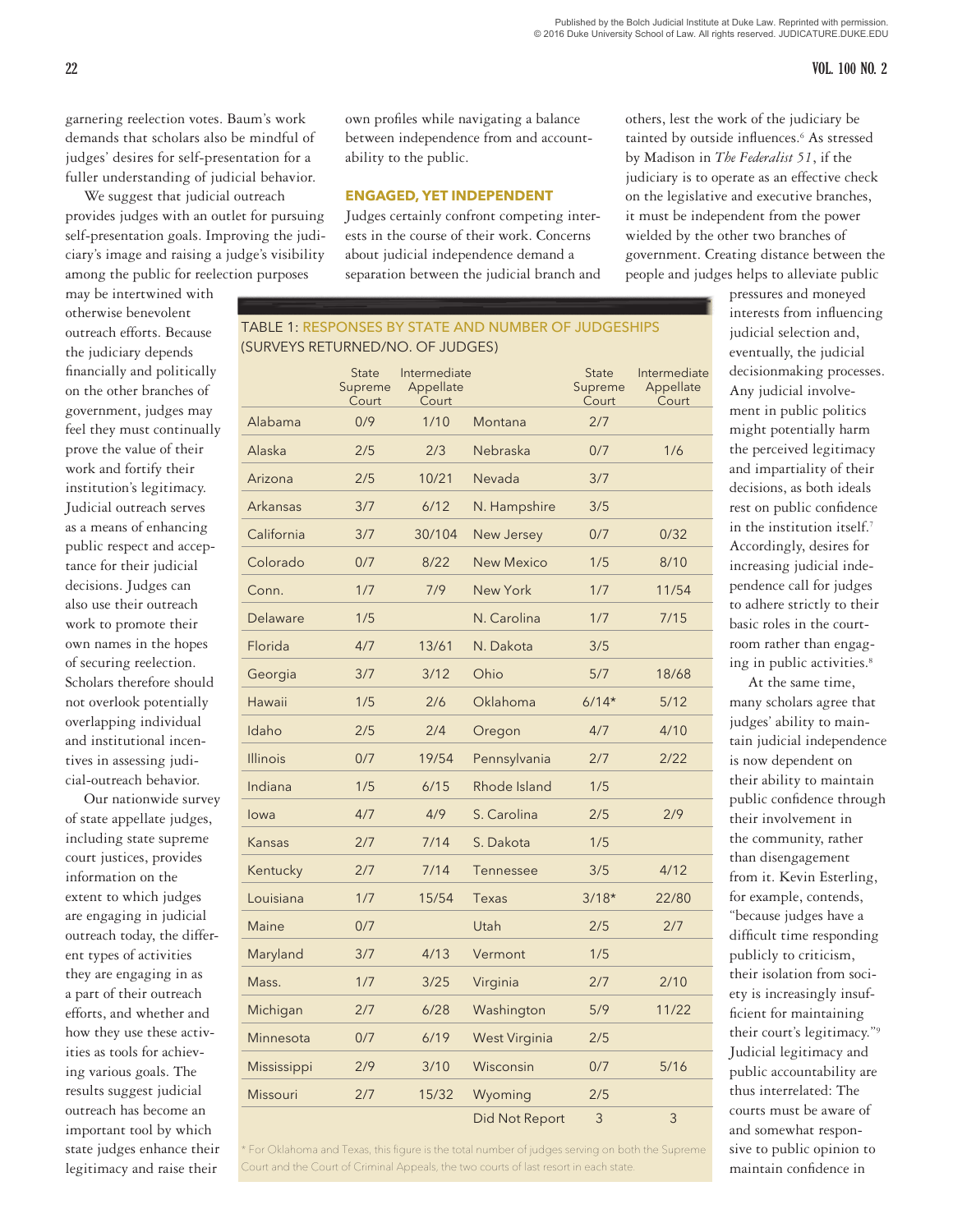# **JUDICATURE 23**

their decisions. Judicial outreach today may serve as the practical nexus between the proper degrees of judicial accountability and independence.

The current attitude toward judicial outreach leans toward acceptance. The legal community validated judicial outreach by adopting amendments to the ABA's Model Code of Judicial Conduct that describe outreach as proper and valuable work for judges.10 Meanwhile, several states include commitments to judicial outreach in their own codes of judicial conduct and have tasked committees with creating fruitful outreach programs, signaling an effort to incorporate judicial outreach as a routine judicial duty.<sup>11</sup>

Other actions lend support for increased judicial outreach activities. The United States Supreme Court's 2002 decision in *Republican Party of Minnesota v. White*  allowed greater speech rights for judges wishing to speak on political matters, which may alleviate some institutional fear that engaging with citizens will be viewed as improper.12 And, judicial outreach efforts in the states have increased with the avid support of some prominent chief justices. Accordingly, state court judges are embracing judicial outreach as a responsibility rather than a "judicial hobby."13

Despite the growing prevelance of judicial outreach, there is surprisingly little research on it. Existing work uses case studies or small datasets to describe innovative judicial outreach activities and the utility of such endeavors.14 Judges also write about their own courts' judicial outreach efforts and use their written work to communicate with one another about reaching the public more effectively.15 This study addresses the growing trend of judicial outreach from a systematic perspective using data from a nationwide survey of judges at two levels of state court systems: supreme and intermediate appellate courts.

#### **THE SURVEY**

To learn more about judicial outreach trends at the state level, we executed surveys of state supreme court justices during the summer of 2012 and intermediate appellate court judges during the winter of 2014 in order to obtain firsthand accounts of the nature of outreach.

Surveys were mailed to all current 340 supreme and 936 intermediate appellate court judges, and we received responses from 100 and 285 judges, respectively, for a total response rate of 30.2 percent. Our survey questioned several aspects of judicial outreach, including the amount of time spent on outreach activities, whether the culture of their court encouraged outreach, the forms of outreach activities in which the judges engage and with which types of groups, and the motives behind public engagement.

Before reviewing the results of our surveys, a few notes should be addressed. First, our study conceives of judicial outreach rather broadly; we questioned respondents about "time spent engaging with the public," and our questions were aimed at learning more about an array of outreach practices. Also, the survey was developed in light of informal interviews with several judges about how to best ask judges about their outreach practices. We were advised to refrain from asking judges to self-identify (and we did not ask this), but the survey did ask judges to indicate the state in which they work in order for us to draw conclusions about outreach comparatively across the states. We allowed judges to explain themselves through openended questions; these comments provided a rich commentary on more specific aspects of judicial outreach. We are aware that some judges may have asked their law clerks, staff attorneys, or administrative assistants to complete the survey in part or in whole, but we assume that person would be working closely enough with the judge to respond accurately.

4 number of state appellate court judges, we Finally, we understand that judges who are supportive of judicial outreach are more likely to respond to a survey about such activities. Our results may, therefore, be skewed by this type of self-selection bias and should be understood with this note in mind. However, we also maintain that our survey is the first of its kind to gather systematic data regarding this aspect of judicial work, and the results do allow us to draw some initial general conclusions about judges' commitments to outreach around the country. While the data presented here represents only 16 percent of the total

# TABLE 2: IMPORTANCE OF JUDICIAL OUTREACH

| Response             | No. of Judges Percent |       |
|----------------------|-----------------------|-------|
| Very important       | 268                   | 70.16 |
| Somewhat important   | 99                    | 25.92 |
| Not very important   | 11                    | 2.88  |
| Not at all important | 0                     | 0.00  |
| Don't know           | 4                     | 1.05  |
| Total                | 382                   | 100   |

#### TABLE 3: HOURS SPENT ON JUDICIAL OUTREACH (PAST YEAR)

| Response           | No. of Judges Percent |       |
|--------------------|-----------------------|-------|
| 0 hours            | 3                     | 0.79  |
| $1 - 5$ hours      | 29                    | 7.61  |
| 6 - 10 hours       | 26                    | 6.82  |
| 11 - 15 hours      | 24                    | 6.30  |
| 16 - 20 hours      | 27                    | 7.09  |
| 21 - 25 hours      | 18                    | 4.72  |
| 26 - 30 hours      | 26                    | 6.82  |
| 31 - 35 hours      | 6                     | 1.57  |
| 36 - 40 hours      | 30                    | 7.87  |
| 41 - 45 hours      | 11                    | 2.89  |
| 46 - 50 hours      | 8                     | 2.10  |
| $51 - 55$ hours    | 5                     | 1.31  |
| 56 - 60 hours      | 17                    | 4.46  |
| More than 60 hours | 138                   | 36.22 |
| Don't know         | 13                    | 3.41  |
| Total              | 381                   | 100   |

# TABLE 4: WORK TIME SPENT ON JUDICIAL OUTREACH (PAST YEAR)

| Response             | No. of Judges Percent |       |
|----------------------|-----------------------|-------|
| 0 percent            | 32                    | 8.42  |
| 1-5 percent          | 172                   | 45.26 |
| $6 - 10$ percent     | 77                    | 20.26 |
| 11 - 15 percent      | 23                    | 6.05  |
| 16 - 20 percent      | 23                    | 6.05  |
| More than 20 percent | 21                    | 5.53  |
| Don't know           | 32                    | 8.42  |
| Total                | 380                   | 100   |
|                      |                       |       |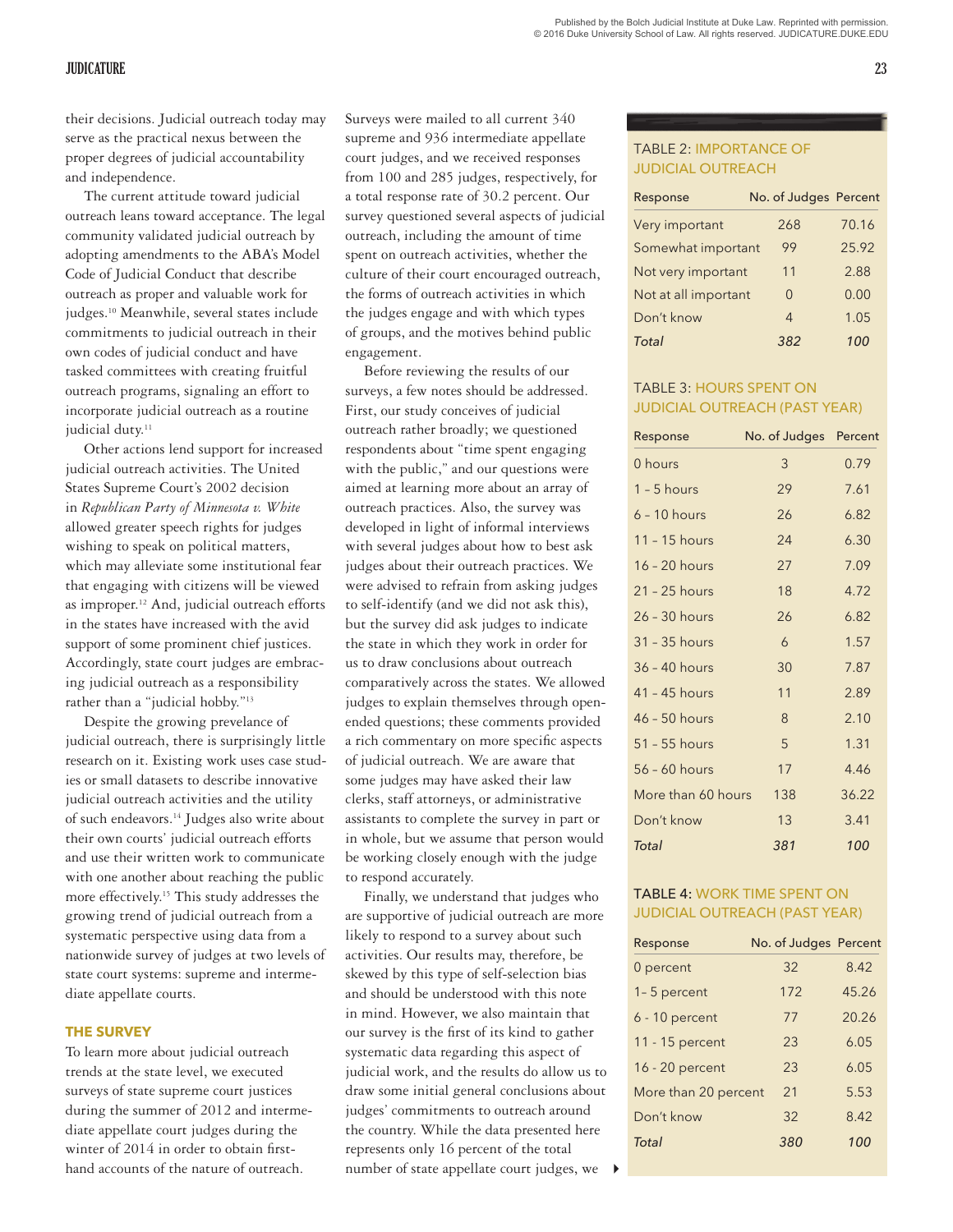#### **24 VOL. 100 NO. 2**

believe it is enough to draw certain conclusions about the state of judicial outreach. Furthermore, the judges' open-ended comments provide rich data regarding their outreach activities and the reasons behind their outreach work.

We received survey responses from supreme and intermediate appellate courts representing 48 states, with judges from 42 supreme courts and 38 of the 39 intermediate appellate courts. Table 1 shows response rates by state and court level.<sup>16</sup>

# **THE VALUE OF OUTREACH AND OUTREACH EFFORTS**

Several of our survey questions allowed us to draw conclusions about judges' general attitudes toward judicial outreach. Table 2 shows that, overall, judicial outreach is well supported. When we asked judges how important it is for them to participate in outreach activities, over 70 percent indicated that it is "very important," while nearly 26 percent reported weaker support for outreach by expressing that such work is "somewhat important." Less than 3 percent of judges noted that judicial outreach is "not very important."

Opportunities to engage with people outside the courtroom usually come through invitations from the groups themselves, and the data show that judges are overwhelmingly willing to accept such requests. Almost 68 percent of judges accept nearly all requests to participate in

public activities, and many other judges (21.2 percent) accept at least "some" groups' requests. Not surprisingly, these judges make up the bulk of those who attributed importance to judicial outreach, with almost 88 percent of judges both considering judicial outreach to be important and having fairly open-acceptance policies. Less than 2 percent of judges are only open to entertaining "a few" requests, perhaps from specific groups aligned with the judges' interests. Meanwhile, a handful of judges (8.38 percent) handle outreach requests on a case-by-case basis, rather than granting all invitations or none, and, surprisingly, almost all of these judges indicated that judicial outreach is an important part of judicial work. From this, we conclude that even some of the judges who are most supportive of outreach activities are not simply willing to accept any invitation that comes their way. Additionally, some judges said they initiate their own outreach, including through court-based programs.

The amount of time judges spend on outreach varies greatly. While nearly half (47.0 percent) of judges reported spending more than 40 hours on outreach last year, another half of judges reported spending anywhere from 1 to 40 hours, as shown in Table 3. Table 4 displays the data in terms of judges' work time devoted to outreach, presenting a similarly diverse range of time committed to outreach. Just over 45 percent of judges spent between 1 and 5

#### TABLE 5: MOTIVATIONS FOR JUDICIAL OUTREACH<sup>+</sup>

| Response                                                                                                 | No. of Judges Percent |       |
|----------------------------------------------------------------------------------------------------------|-----------------------|-------|
| Increases public knowledge and understanding of the judiciary.                                           | 363                   | 94.29 |
| Increases public trust and confidence in the judiciary.                                                  | 355                   | 92.21 |
| Fulfills a professional obligation.                                                                      | 290                   | 75.32 |
| Provides me with an opportunity to address<br>misconceptions about the judiciary put forth by the media. | 229                   | 59.48 |
| Increases my personal visibility.                                                                        | 150                   | 38.96 |
| Increases public loyalty to the judiciary.                                                               | 140                   | 36.36 |
| Helps me to make better decisions for the people.                                                        | 78                    | 20.26 |
| I do not participate in judicial outreach.                                                               | $\Omega$              | 0.00  |
| Don't know                                                                                               | 1                     | 0.26  |
| Other                                                                                                    | 16                    | 4.16  |
| *Respondents were allowed to choose all applicable responses.                                            |                       |       |

percent of work time on outreach last year, but a significant portion of judges (20.26 percent) reserved 6 to 10 percent of work time for such activities. Others indicated that anywhere from 11 to more than 20 percent of work time was spent engaging with the public.

It is clear that the vast majority of judges spend at least some work time on judicial outreach. It is also clear that at least some judges devote time outside of work to judicial outreach, as indicated by the following comments: "Judicial workloads include no accommodation for judicial outreach. The same amount of work must be completed regardless of judicial outreach commitments"; ". . . most done at lunch and other hours [outside of work time]"; "usually done on personal time." Interestingly, despite the fact that judges are pledging a wide range of time to outreach activities, the data suggests a weakly positive relationship between the perceived importance of outreach and the hours spent on it ( $r = 0.3075$ ,  $p < .01$ ) and importance and the percentage of work time devoted to outreach ( $r = 0.2528$ ,  $p <$ .01). It seems likely that judges who place high importance on judicial outreach will devote more time to it, but because the data is based on memory recall rather than actual recorded hours spent on outreach, we hesitate to draw strong conclusions.

### **INSTITUTIONAL AND INDIVIDUAL MOTIVATIONS**

Another dimension of our survey deals with judges' motivations for engaging in judicial outreach. Previous work suggests that judges may be inspired by multiple goals, such as teaching the public and boosting their self-image and that of their courts. We asked judges about their personal motivations, and many elaborated in the open-ended section.17 Table 5 provides data on reasons for engaging with the public through outreach work.

Institutional concerns trump all other possible motivations for judicial outreach. For nearly all judges (almost 95 percent), the overwhelming purpose for engaging in outreach activities is to educate the public about what judges do and judiciary mechanics. One intermediate appellate court judge comments on the need for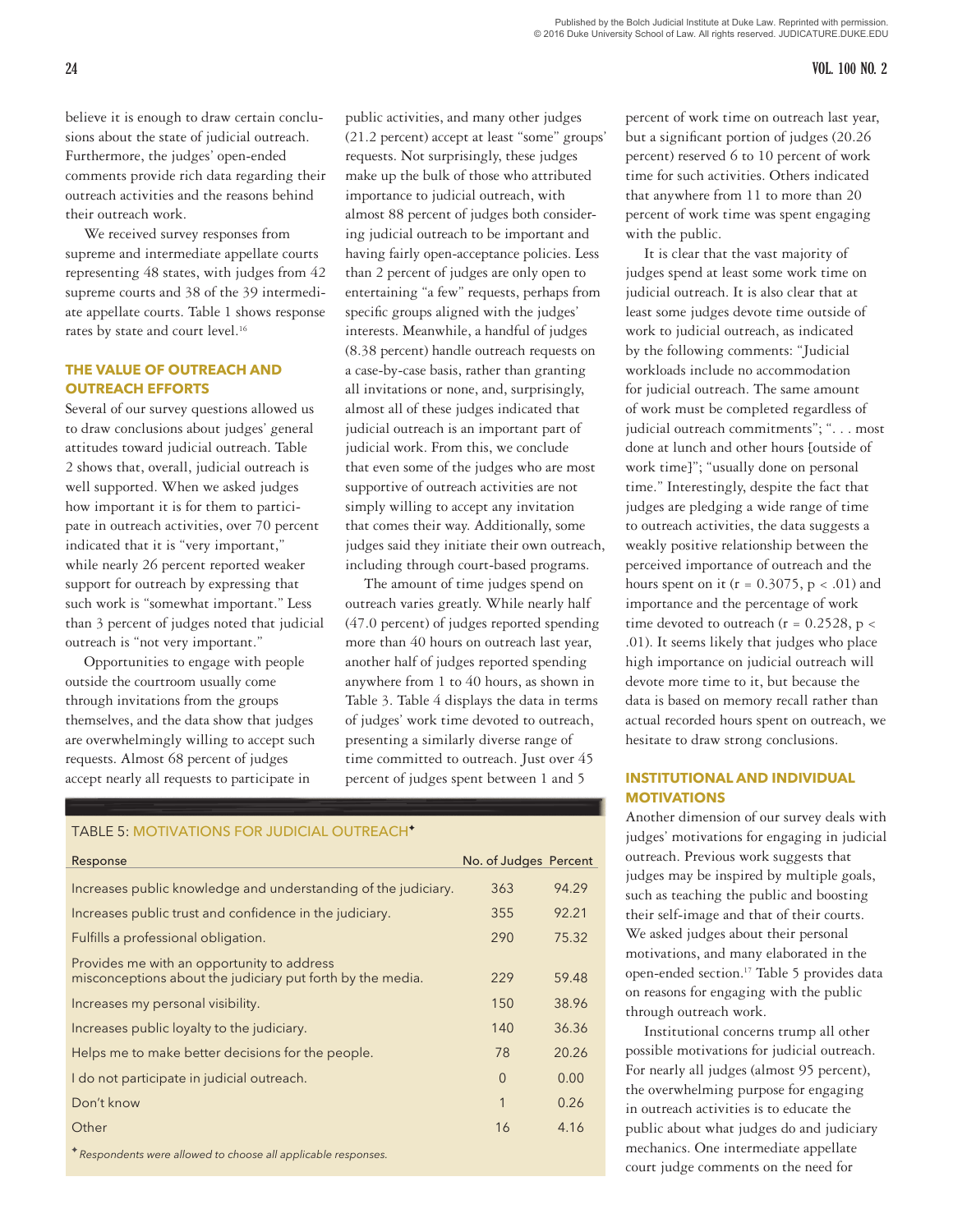# **JUDICATURE 25**

direct communication between judges and people: "I think it is very important for people to meet judges — to get a first-hand account of how the judiciary really operates." And, a supreme court justice writes, "I believe such outreach is essential . . . The lack of basic understanding regarding the role of the judiciary is alarming."18

The judges' comments further reveal two trends underlying the motivation for acting as teachers to the public. First, several judges lamented the lack of sufficient civics education in their states' schools. As one judge stated, "I reach out to children so that I can teach civics since [my state] has eliminated the subject in schools. This outreach is personal and has nothing to do with politics." Many judges also gave specific examples about the outreach connections between their court and area schools. Judges from both court levels expressed concern about how curriculum changes affect knowledge about the judiciary and American government. While both sets of judges seemed troubled over how little the public knows about the courts, several intermediate appellate court judges commented on the lack of knowledge about their specific court. As examples:

"I believe it is important to help educate people about the role of what can be a fairly anonymous court."

"Most people are not familiar with the intermediate appellate court. Outreach is excellent education . . . in the least known part of the least visible branch of government."

Overall, the data show that state appellate judges view themselves as educators as well as judges. One respondent stated simply, "Judges are teachers." Taken together with the evidence of the number of judges engaging in outreach, it seems that judges across the country are devoting a significant amount of time to literal service as republican schoolmasters, as "teachers to the citizenry."19

The other chief institutional motivation behind outreach work lies in the opportunity it presents to boost the judiciary's public image and thus legitimacy by presenting judges and courts in a favorable light. Ninety-two percent of judges said

NINETY-TWO PERCENT *of* JUDGES SAID INCREASING PUBLIC TRUST *and* CONFIDENCE *in* THE COURTS WAS A MOTIVATIONAL FACTOR *for* THEIR OUTREACH EFFORTS. *"*

increasing public trust and confidence in the courts was a motivational factor for their outreach efforts. Many of the judges' comments alluded to the nexus between outreach and public trust, including the ability to reveal themselves as "real, normal, and car[ing]" people. As a few judges noted, "The more the public understands our role in the justice system, the more they will have trust and confidence in our decisions," and, "It is good for the court to present a human face to the work we do." Another commented on a statewide effort to reach out to the community in order to "help reassure them we were people who cared about them, their concerns, and the community and not Olympian demigods who toyed with them." These results accord with research suggesting that increased knowledge and awareness about courts lead to more positive opinions about the institution.20 At the same time, just over 36 percent of judges indicated a connection between judicial outreach and increasing public loyalty to courts. Clearly, judges' concerns regarding the public's lack of knowledge about judicial function and the public's impression of judges as remote and unsympathetic provide an impetus for outreach around the country.

Judges also said they participate in outreach to address misconceptions about the courts. About 60 percent of judges participate in outreach to combat false impressions. This supports earlier work that suggests the increase in judicial outreach is a direct result of perceived attacks on judicial independence, such as Tennessee Supreme Court Justice Penny White and California Supreme Court

Justice Rose Byrd's losses in retention elections focused on their opposition to the death penalty; media sensationalism and misreporting of judicial decisions; and increasingly intense campaigns for judicial elections.<sup>21</sup> Although research shows judicial candidates' statements on policy positions and general judicial campaign activities are not damaging to overall judicial legitimacy, judges can play a role in undoing the negative attitudes toward courts by taking the positive action of engaging in outreach with the public.<sup>22</sup> Several comments elucidated this motive behind the judges' outreach work:

"We in the legal community cannot control information or hide behind it in our ivory tower. We need to be at the table . . . ."

"It is important to explain to the public that the real judiciary and judges are not what you see on television."

Previous research validates outreach as a means of improving public perception of the courts,<sup>23</sup> and, as one respondent noted, judges may be in the best position to respond to attacks on the judiciary:

Our judges are the best ambassadors for the court system, so I believe that it is important for them to be out in the community. The more that citizens can see that they are thoughtful, concerned, fair and hard working, the less the citizens will believe the propaganda that says judges are elitist, activist, imperial (or whatever the latest buzz words are). Judicial outreach of all types is the best antidote for the anti-judicial efforts of a few.

The final institutional motivation judges were asked about was whether outreach is a part of the judicial role. Over 75 percent of judges agreed that devoting time to outreach is a "professional obligation." Respondents said outreach is "an important part" of the job, a "responsibility as a public servant," and "an essential part of public service." One judge commented, "Judicial outreach is as important as the actual business of judging." One judge elaborated on an outreach program insti-

 $\blacktriangleright$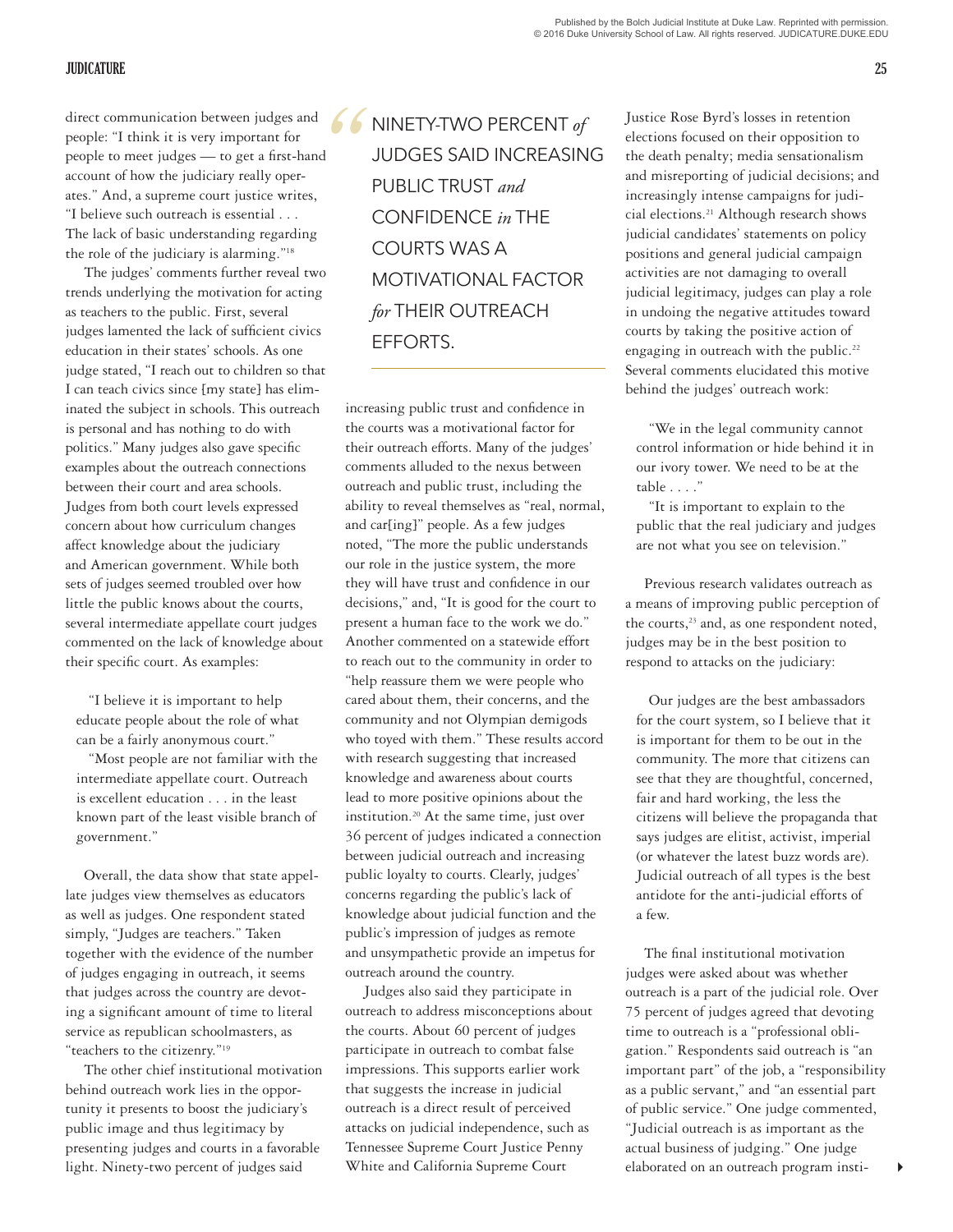tuted in her state that seeks to combat the high dropout rate among high school students: "Each year our court . . . travels to various high schools . . . [W]e have visited with approximately 10,000–12,000 high school students and engage with them in the benefits of staying in high school and obtaining higher education . . . notwithstanding our heavy caseload." For some judges, their roles as public servants require them to use judicial outreach opportunities to address public policy concerns.

A significant number (39 percent) of judges reported that personal visibility is a motivating factor for their outreach work. For some, outreach opportunities may serve to fulfill goals tied more closely to personal success, such as winning reelections. Mingling among the public provides a judge with the indirect, or perhaps direct, opportunity to campaign, increase public familiarity with his or her name, and earn some votes or even campaign contributions. As one judge plainly stated, "Another reason to participate in such outreach efforts is the necessity of retention." This behavior has been closely linked to legislators and executives, but Baum (2006) aptly describes this as an instrumental goal of self-presentation among judges, too.<sup>24</sup>

In fact, many judges commented frankly on the connection between outreach and reelection. Table 6 shows correlations between the various retention methods used in the states and judges' motivations to increase their visibility through judicial outreach. The data reveal a positive and statistically significant relationship between the need to stand for public approval through competitive elections and the desire to increase public visibility through outreach. Partisan and nonpartisan reelected judges were most likely to indicate this as a motivator behind outreach (as indicated by the positive and statistically significant relationship between these two retention methods and public visibility), as opposed to judges facing retention election (as shown by the negative and statistically significant relationship between retention elections and public visibility). These results make sense given that partisan and nonpartisan elections place judges in competition with challengers, whereas uncompetitive retention elections spark

# TABLE 6: CORRELATIONS BETWEEN PUBLIC VISIBILITY & RETENTION METHOD

| <b>RETENTION</b><br><b>METHOD</b>             | <b>JUDGES MOTIVATED</b><br><b>BY DESIRE TO</b><br><b>INCREASE VISIBILITY</b> |
|-----------------------------------------------|------------------------------------------------------------------------------|
| Elections                                     | $0.156**$                                                                    |
| Partisan                                      | $0.195***$                                                                   |
| Nonpartisan                                   | $0.221***$                                                                   |
| Retention                                     | $-0.232***$                                                                  |
| No Election                                   | $-0.156**$                                                                   |
| $*_p$ < 0.05, $*_p$ < 0.01, $^{**}$ p < 0.001 |                                                                              |

# TABLE 7: JUDICIAL OUTREACH BY GROUP TYPE<sup>+</sup>

| Response         | No. of Judges Percent |      |
|------------------|-----------------------|------|
| Legal            | 243                   | 63.1 |
| <b>Education</b> | 211                   | 54.8 |
| Community        | 128                   | 33.2 |
| <b>Business</b>  | 45                    | 11.7 |
| Political        | 40                    | 10.4 |
| Other            | 40                    | 10.4 |

# TABLE 8: JUDICIAL OUTREACH BY ACTIVITY TYPE<sup>+</sup>

| Response            | No. of Judges Percent |      |
|---------------------|-----------------------|------|
| Speaking at events  | 218                   | 56.6 |
| Committee work      | 135                   | 35.1 |
| Teaching            | 128                   | 33.2 |
| Attending events    | 106                   | 27.5 |
| Meeting individuals | 932                   | 4.2  |
| Competition judge   | 91                    | 23.6 |
| Other               | 33                    | 8.57 |

F Respondents were allowed to choose all applicable responses.

much less attention from the public and generally result in a win for the judge. Similarly, a negative and statistically significant relationship also exists between motivations to increase public visibility and judges who are not held to a public election in order to retain their seats. Again, judges' comments reinforce this link:

"We stand for election, so outreach is not entirely altruistic."

"In our state, we elect judges and public outreach enables them to know who they are electing."

Because the majority of judicial work involves making important decisions that affect citizens, developing a deeper connection with the public may help judges make better decisions by providing a more realistic and practical perspective on which to base judgments. Outreach provides courts "continuing contact with their community, and this helps them learn the community's enduring norms, standards, and perceptions of fairness . . . to bring a community perspective to their basic approach to decisionmaking."25 However, a relatively small portion (20.3 percent) of judges referenced this as a motivation for judicial outreach, indicating that conversational exchanges made between judges and the public through outreach efforts do not significantly impact judicial decisions.

While most judges' comments were aimed at providing further explanation for the outreach motivations listed above, a small group of comments provided evidence for additional incentive, such as relief from judicial isolation and the "personal reward," "fun," and "enjoyment" they experienced from their outreach work. Also worth mentioning are statements about being "role models" to the public, especially for judicial aspirants and racial and gender minorities, and remarks about demonstrating that all people have "equal access" to the justice system. Clearly, judges' motivations for outreach are multifaceted.

#### **JUDICIAL OUTREACH PRACTICES**

Just as reasons for engaging in judicial outreach vary, so too do the types of groups and activities in which judges engage. Legal and education groups benefit the most from judges' outreach work, as shown in Table 7. Over 63 percent of judges interact with legal groups, such as state bar associations, and 54.8 percent of judges engage with education groups, including public elementary, middle, and high schools, as well as law school classes and student government groups. Over 33 percent of judges noted that they engage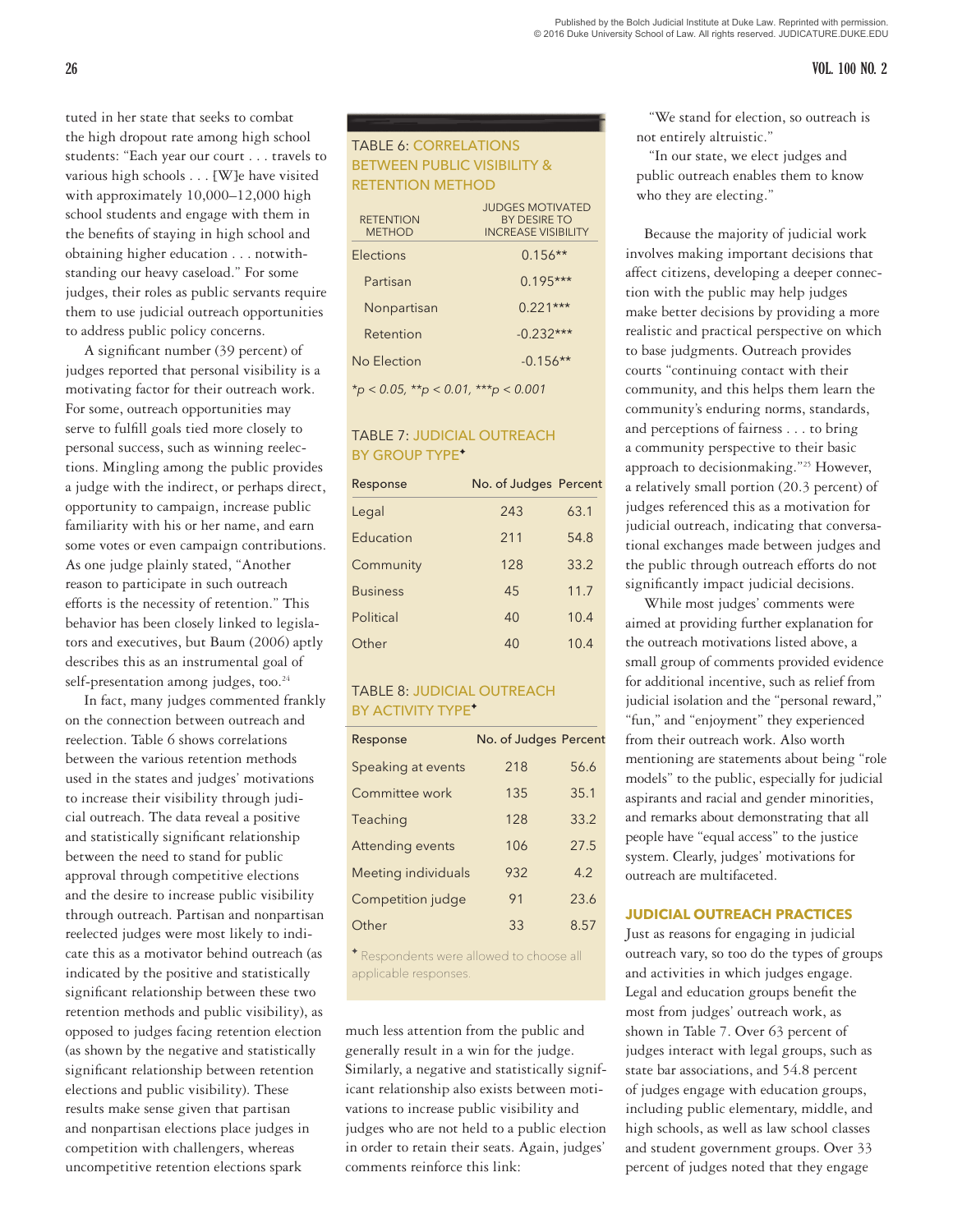# **JUDICATURE 27**

with humanitarian organizations, elderly groups, and other community-based organizations. Less frequently visited groups include those relating to political issues (10.4 percent), business (11.7 percent), and "other" (10.4 percent) interests.

While we did not ask judges why they participate with certain groups rather than others, we can draw some explanations from the judges' comments and our informal interviews with a handful of judges. First, strong personal preferences for or against certain types of groups may guide judges in deciding which groups they interact with. For example, some judges may feel a natural connection with children or young adults, so they are most inclined to engage with education groups. Or, they may be legally restricted from or have ethical reservations about participating in partisan events, and so they avoid such groups altogether.

Participation in certain activities may be a function of the events that judges are invited to, as opposed to judges selecting events for themselves. Even though judges may exercise the right to initiate contact with groups to arrange outreach activities, they may be unwilling to do so or are already overwhelmed by many outside requests. Therefore, education and legal groups may be the majority of the groups seeking judges to participate in their events, while business and political groups may just be less interested. Also, courts around the country have created judicial outreach programs of an educational nature, such as the Florida Justice Teaching Institute, Utah's Coalition for Civic, Character, and Academic Service Learning, and Indiana's Classroom in the Courtroom, providing easy outreach opportunities for judges in those courts.

We suspect that judges' underlying motivations also play a role. That is, if a judge's goal is to educate citizens about the way the judiciary works, then it makes sense for them to speak to schoolchildren or community groups, rather than groups that are well-educated in the law and political processes, like legal and business groups. On the other hand, judges who are nearing reelection and aim to increase their personal visibility among likely voters might target legal and political

JUDGES ALSO RECOGNIZE THE SIGNIFICANCE *of* OUTREACH IN HELPING THEM TO STAY ON THE COURT OR, POSSIBLY, SEEK ELEVATION TO A HIGHER COURT. SEVERAL JUDGES INDICATED THIS *in* COMMENTS, SUCH AS "JUDGES IN [OUR STATE] ARE ELECTED, WE HAVE TO ENGAGE IN OUTREACH *as* PART OF OUR CAMPAIGNS." *"*

organizations as opposed to reading with elementary schoolchildren. Along these lines, one judge comments that, "the reasons for outreach differ somewhat depending on whether it is outreach to lawyers or nonlawyers." Therefore, judges' goals can play a large role in determining where their outreach is directed.

Table 8 shows that judges are doing various types of outreach across the country. The most popular way that judges engage with the public is by speaking at events (56.6 percent). From there, their time is split serving on committees (35.1 percent), teaching (33.2 percent), simply attending events (27.5 percent), meeting with individuals and academics (24.2 percent), and acting as competition judges (23.6 percent) at, for example, mock trial or moot court events. Another 8.57 percent said they engage in "other" types of activities, including live radio shows discussing legal issues, giving dramatic monologues on historically significant events, and authoring materials related to courts and government.

#### **FUTURE CONSIDERATIONS**

Citizens no longer have to be called to court for jury duty or subpoenaed to testify in order to interact with judges. Judicial outreach increases opportunities for citizen– judge connections outside the courtroom. Here, we present results from the first systematic inquiry into this intriguing part of the evolving judicial role. Our nationwide survey of state appellate court judges offers a broad view of judges' public outreach activities and suggests that even though their chief job involves resolving disputes, appellate judges across the country spend various amounts of time engaging with an array of groups in numerous ways.

Our findings comport with earlier research suggesting that judges play the role of "republican schoolmaster" to the American public by actively pursuing more conventional ways of educating the public through judicial outreach opportunities. Furthermore, this study builds on more recent research suggesting that judges are interested in serving as more than mere policymakers and also find value in promoting themselves and their courts. The results reveal that outreach can provide a gateway for pursuing the public servant role of educator, while also pursuing individual and court-level needs for self-promotion.

Also highlighted here are instrumental aspects of judicial outreach. Outreach can be a potential tool for judges in garnering judicial legitimacy as they are the most credible actors for improving the public face of the judiciary. It has been noted that, "the ability of courts to act as independent decisionmakers depends on their involvement in local communities through various public outreach efforts."26 As one judge clearly stated,

"I believe that, in many ways, judicial outreach is as important as the actual business of judging. Public understanding of the role of an independent judiciary in our system of government is indispensable to the viability of the judiciary."

Judges also recognize the significance of outreach in helping them to stay on the court or, possibly, seek elevation to a higher court. Several judges indicated this in comments, such as "judges in [our state] are elected, we have to engage in outreach as part of our campaigns."

For elected judges especially, our results show that the awareness of an impending

 $\blacktriangleright$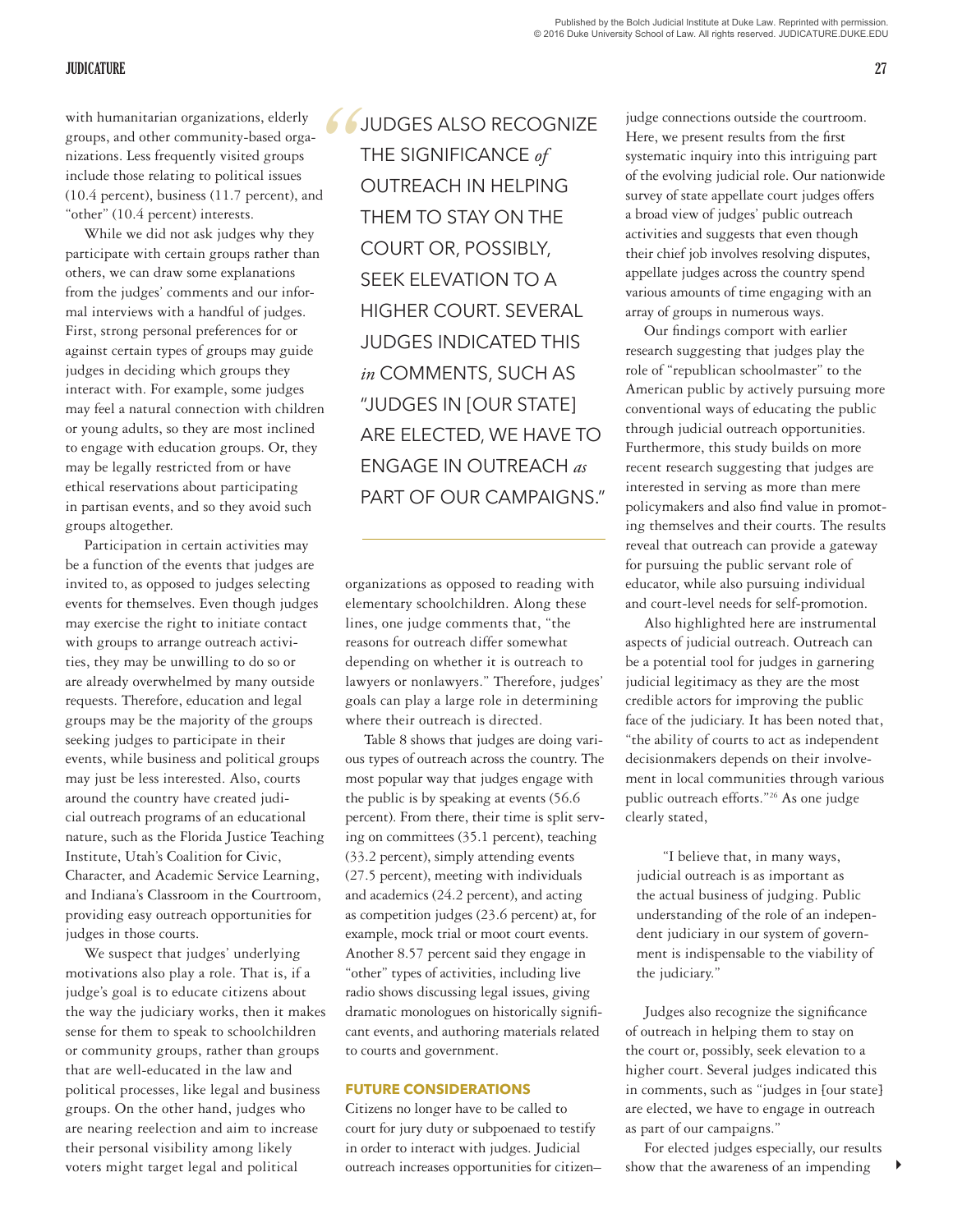#### **28 VOL. 100 NO. 2**

NINETY-FIVE PERCENT *of* SUPREME COURT JUDGES AGREED GENERALLY THAT THEIR COURT CULTURE SUPPORTED OUTREACH EFFORTS COMPARED *to* 78.9 PERCENT AGREEMENT AMONG INTERMEDIATE APPELLATE COURT JUDGES. *"*

> reelection propels some outreach efforts in order to cultivate greater familiarity among the electorate.

> Our study supports the need for further research related to judicial outreach, particularly its potential for changing public opinion about courts and judges as well as the overall role of judges in American society. Clearly, judicial outreach is but one step in the process of opening the courts to the public, alongside the creation of public relations offices, building sophisticated court websites, and streaming oral arguments over the Internet. But, how crucial is judicial outreach for generating greater awareness of judicial work and the role of courts? Do courts enjoy greater legitimacy and higher public opinion as a consequence of such personal interactions between judges and people? Research indicates that knowing more about courts leads to more favorable opinions about and increased loyalty to the judiciary, while experiences in state courts, such as serving jury duty or having direct experience as a litigant, tend to boost perceptions of judicial fairness.<sup>27</sup> But, do judicial outreach efforts also foster these links? We do not attempt to answer these significant questions here, but future research should address them in order to provide strong support for or arguments against the continuation of judicial outreach across the country and our understanding about the significance and impact of this element of the evolving judicial role.

If personal experiences and characteristics influence judicial behavior, then it

may also be possible for judicial outreach to have an effect on judicial outcomes. A healthy portion of judges participating in our study confessed that outreach work may have some bearing on their decision-making process as a judge; it is remarkable that some judges do feel a direct connection between the parts of their job that occur outside and within the courthouse. The comments received from judges hinted at this connection, such as:

"I think it is important for judges to fully understand the culture of our local society and to adapt our reasoning process accordingly."

"[Judicial outreach] prevents isolation and helps maintain the sense that our decisions are important to everyday people."

The results indicate the need for further research to uncover whether there are direct connections between certain types of outreach activities and decision outcomes, especially in terms of case selection and opinion content.

The results also support the need for scholars to further research how and why courts may go about encouraging or discouraging practices of judicial outreach across the states. The data suggests that state supreme courts are generally more supportive of the practice. We asked judges whether the culture of their court encouraged judicial outreach, and supreme court justices "agreed strongly" at a higher rate (75 percent) than intermediate appellate court judges (42.5 percent). When we combine this data with respondents who "agreed somewhat" with the statement, it seems that supreme courts are almost unanimous in support of judicial outreach, a considerably higher endorsement than at the intermediate appellate level: 95 percent of supreme court judges agreed generally that their court culture supported outreach efforts compared to 78.9 percent agreement among intermediate appellate court judges. Our findings also show that court culture does not dictate individual attitudes about judicial outreach; 93.1 percent of judges working within environments they believe to be unsupportive of outreach still maintain that outreach is an important

element of the judicial job. Further research should examine whether such attitudinal differences about judicial outreach among judges and courts are attributable to court leadership (perhaps some chief judges or justices are more supportive of outreach than others), greater or fewer restrictions on outreach activities in state judicial codes, personal goals or past experiences, or institutional differences across courts, such as workload or reelection needs.

It is important to acknowledge that a handful of judges took an opposing view and expressed unease about judicial outreach and its impact. When we allowed judges to elaborate on their outreach activities, some commented about the uselessness and impropriety of such work, the restrictions on outreach speech, and the possibility of damaging the reputation of courts. One judge, for example, simply stated:

"I believe [judicial outreach] to be largely ineffective. We touch such a small [percentage] and many of them already know or care, so the educational benefit is small in quantity of both education delivered and persons involved. Others we need to reach are not in the pool."

"I believe appellate judges should be read, not seen or heard."

These sentiments were expressed by a relatively small number of judges participating in the survey, and they seem antithetical to the research that suggests people want to learn about the courts from actual judges and that many judges see judicial outreach as an important means for maintaining judicial legitimacy today.<sup>28</sup> These comments may reflect an underlying normative debate regarding the proper roles of courts and judges.

Despite these considerations, the survey results overwhelmingly demonstrate that judges are avid about outreach, regardless of their reasons for engaging with the public, and generally consider outreach to be just another aspect of judicial work.<sup>29</sup> In fact, 83.3 percent of judges overall agreed either strongly or somewhat that the culture of their court encouraged judicial outreach, indicating that outreach is not only an individual concern, but it is rapidly